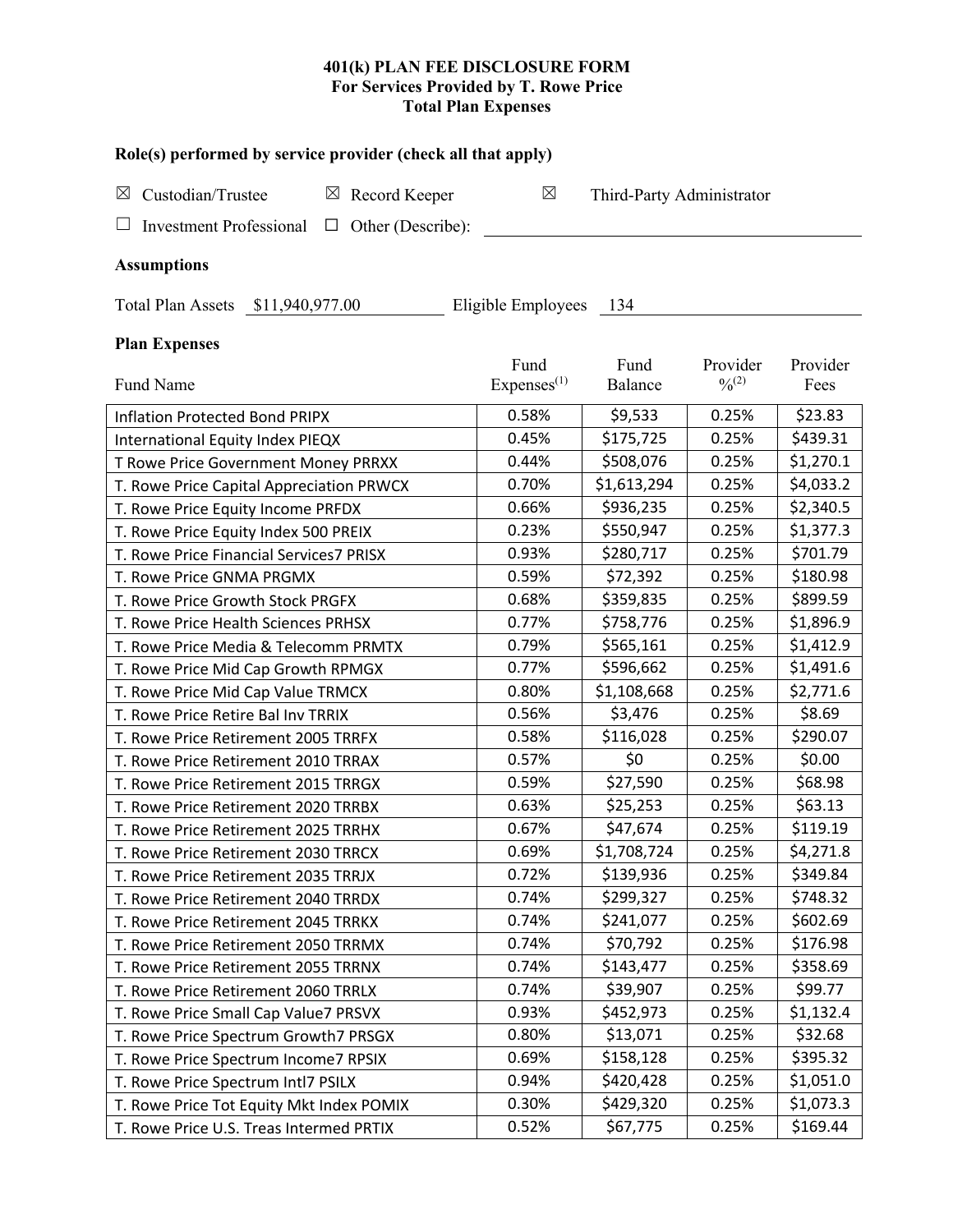| Provider fees paid from Fund Expenses                                   | \$29,852.44 |
|-------------------------------------------------------------------------|-------------|
| Provider fees deducted from participant accounts or paid by employer    | \$2,680.00  |
| Investment expenses (i.e., Fund Expenses not used to pay provider fees) | \$52,236.24 |
| Total ("all-in") plan expenses                                          | \$84,768.68 |

(1) Fund Expenses include the fund's expense ratio plus any "wrap" fee charged by the provider. The expense ratio is determined through an annual calculation, where a fund's operating expenses are divided by the average dollar value of its assets under management. Fund Expenses lower investor returns.

(2) Provider % includes revenue sharing paid to the provider by the investment fund or wrap fees added by the provider. These expenses lower investor returns.